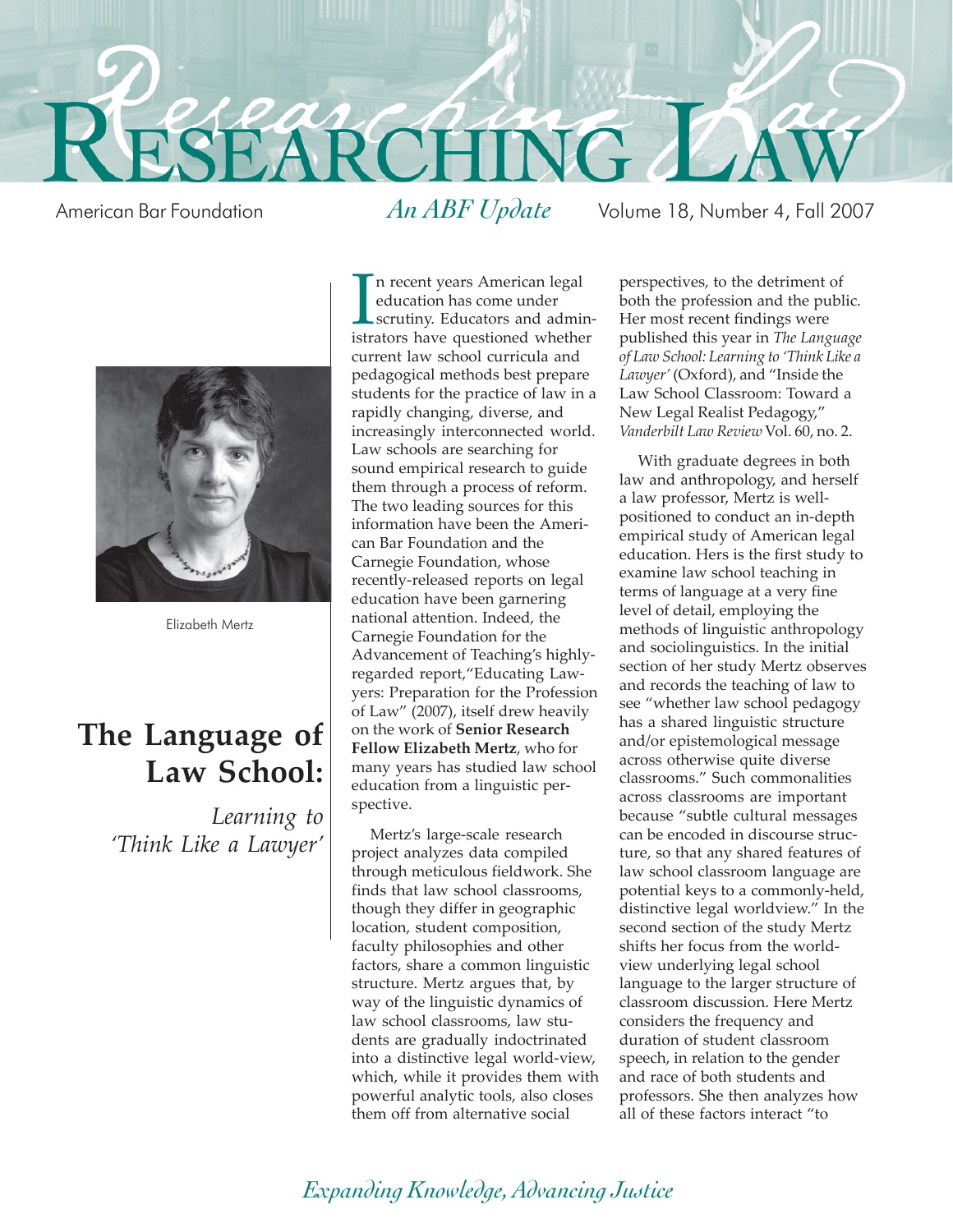create more or less inclusive classrooms for students."

Linguistic anthropology and sociolinguistics "insist on detailed observation of… exchanges and on the use of verbatim linguistic data." Thus, for her research, Mertz carefully selected eight law schools from across the nation, representing the status hierarchy of schools,

**"Subtle cultural messages can be encoded in discourse structure, so that any shared features of law school classroom language are potential keys to a commonly-held, distinctive legal worldview."**

with "three from the 'elite/prestige' category, two from the 'regional' category, and three from the 'local' category." First semester Contracts classes at each school were taperecorded in their entirety, while at the same time, researchers sat in the classrooms and coded aspects of classroom interactions, focusing on "each class turn (such as the length of turn, gender/race of speakers, and whether the turn was volunteered or called-on)." The resulting tapes, transcripts and coding sheets were used to create fine-grained summaries of each class session, which were augmented, when subjects were willing, with interviews of professors and of small groups of students. Mertz's detailed empirical study thus "combined qualitative and quantitative analyses to produce a more accurate understanding of law school classroom dynamics."

### **Shared Message: Learning to Speak, Read, and Think Like a Lawyer**

Since Mertz's main focus was on the linguistic dynamics of the classrooms, she limited her study to first-year Contracts classes, so that the content of the teaching was as constant as possible. At the same time, first year, first-semester classes were chosen because it is in these classes that incoming students are exposed to "their first reorientation to language as they enter their new chosen profession." Mertz likens this experience to an initiation rite and compares it to the reorientation to the human body that new medical students experience as they dissect their first cadavers in gross anatomy lab. As first year medical students develop a dispassionate "clinical attitude," so first year law students learn to "think like a lawyer," according to Mertz. Mertz's research points to the crucial role of language in the reorientation of new law students. "What we found in the law school classrooms was that linguistic norms are ruptured as law students are urged to give up old approaches to language and conflict and adopt new ones. 'Thinking like a lawyer turns out to depend in important ways on speaking (and reading, and writing) like a lawyer."

### **The Importance of Being Pragmatic**

The contextual structuring of language in human interactions is termed "language pragmatics" by anthropologists and linguists who study the "interface of language and society." Rather than analyzing words in terms of their decontextual qualities, as in standard "semantic"-based approaches, Mertz observes the "pragmatic" or contextually dependent aspects of classroom language. As Mertz states, in various social contexts, including the law school classroom, "subtle

**By incorporating relatively little of first year law students' responses to questions, professors steer students towards aspects of legal texts they would not be accustomed to seeing and away, at least initially, from the "social contexts and moral overtones" inherent in human conflicts.**

aspects of language work to reinforce or even create an underlying orientation to the world." Professors impose patterns of linguistic interaction in classrooms, which in turn convey indirect messages to students about the law and its workings in society.

One way to study linguistic patterns in classrooms is to examine "uptake structure." "Uptake" measures whether a student's answer to a previous is incorporated by the professor in a subsequent question. As Mertz states, "if the teacher takes up some part of the student's response in a subsequent question, then the student has had an impact on the classroom exchange." Mertz notes that the Socratic method of teaching, frequently used in law school classrooms, "is characterized by low amounts of uptake." By incorporating relatively little of first year law students' responses to questions, professors steer students towards aspects of legal texts they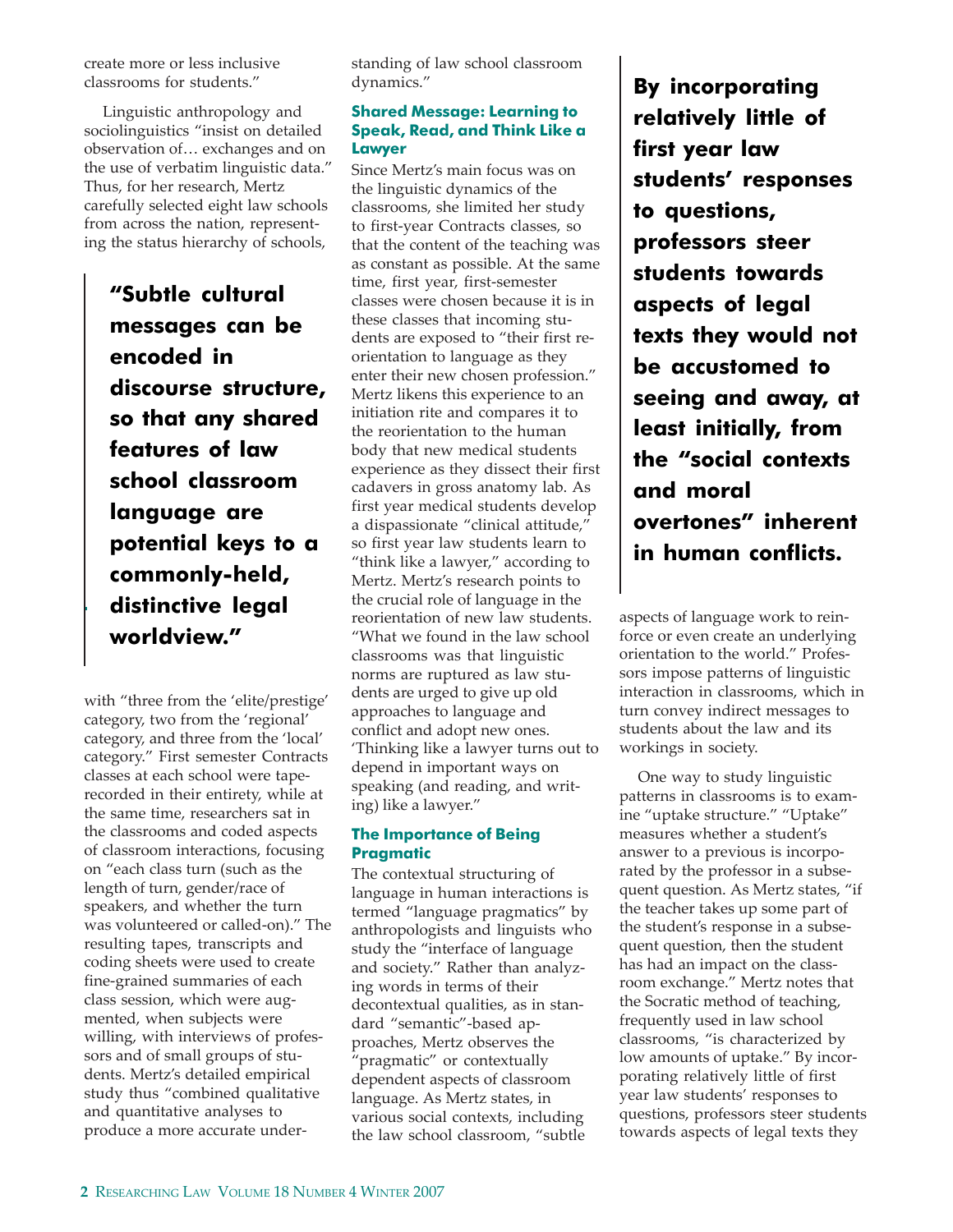would not be accustomed to seeing and away, at least initially, from the "social contexts and moral overtones" inherent in human conflicts.

Many of Mertz's classroom transcripts illustrate the paucity of uptake in Socratic dialogue between professors and students. In this somewhat humorous example, a student is questioned about a case in which a professional entertainer sued a plastic surgeon for malpractice, claiming he had disfigured her, after which the surgeon appealed the court's decision (the symbol // // indicates overlapping speech, and () indicates inaudible speech) :

*Prof.*: What errors were alleged in the appeal of *Sullivan v. O'C*onnor () Ms. [A.]? What errors were alleged in the appeal of *Sullivan v. O'Connor*?

*Ms. A*.: Um the defense claimed that um the judge failed in allowing the jury to take into account for damages anything but a claim for out-of-pocket expenses.

*Prof*.: Well that's a rather general statement. How did this get to the appellate court?

*Ms. A*.: Well the um the patient was a woman who wanted // a//

*Prof.*: //How //did this case get to the appellate court?

*Ms. A*.: The defendant disagreed with the way the damages were awarded in the trial court.

*Prof***.:** How did this case get to the appellate court? The Supreme Court once ah-I think this is truethey asked some guy who'd never argued a case before the Supreme Court before, they said to him—he was a Southerner—and they said to him ah "Counsel, how did you get here?" [[laughter]] "Well," he said, "I came on the Chesapeake and Ohio River." ((\**imitated Southern accent*\*)) [[louder laughter]] How did this case get to the supreme judicial court?

*Ms. A*.: It was appealed.

*Prof*.: It was appealed, you say. Did you find that word anywhere except in (the) problem? [+positive uptake]"

"Slowly but surely," Mertz states, "law students learn to listen for new aspects of the 'conflict stories' with which they are presented," and they learn how to do this, "through the restructuring, in context, of the very language in which they discuss what they have read." Mertz's transcripts show that even professors who use a modified Socratic structure or who use lectures as their primary mode of teaching still rely heavily on a question and answer format (in the case of lectures the professor poses and then answers his or her own question), and this format is used to "refocus students' attention on layers of textual and legal authority." Through the professor's repeated questioning, students are directed to consider the status of the authoring court in the hierarchy of courts, the procedural stance of the case, the doctrinal categories or statutory provisions the court discusses, and other similar issues.

### **Legal Language and Legal Epistemology**

Through her careful analysis of the structure of law school classroom discourse, Mertz finds that a distinctive legal worldview is conveyed to students in the course of their studies**.** For example, when new law students begin to discuss cases and the conflicts they contain, the students y usually start by focusing on the content of the story. Professors, on the other hand, want the students to organize the "facts of the case" around legal arguments and precedents. As an illustration of this phenomenon, Mertz provides a transcript where a professor interrupts a student who is trying to elucidate the case by "telling the story" in a "layperson's narrative frame," where it is quite common to start by introducing and describing the main characters ( the symbol (.) indicates a short pause, () indicates inaudible speech

and // // indicates overlapping speech) :

*"Prof*.: Hi. Um, can you start developing for us the arguments for the plaintiff and the defendant. (.) Um, Ms. N.?

*Ms. N*.: Um, that the plaintiff was a young, youthful man// with//

*Prof*.: //great// the plaintiff was a beautiful man (). [[class laughter]] Is that what you said?"

(After interrupting the student,

**"Linguistic norms are ruptured as law students are urged to give up old approaches to language and conflict and adopt new ones. 'Thinking like a lawyer turns out to depend in important ways on speaking (and reading, and writing) like a lawyer."Christian in nature**

the professor directs her to skip narrative details and move to the legal issues):

*Prof*.: "Okay, all right, so there's a lot at stake in the choice of which branch of this rule to apply in this particular fact situation. And all I'm interested in, Ms. N., is what the arguments are, um, for cost of completion, which is what the plaintiff wants in both cases, and what the arguments are for diminution in value, which is what the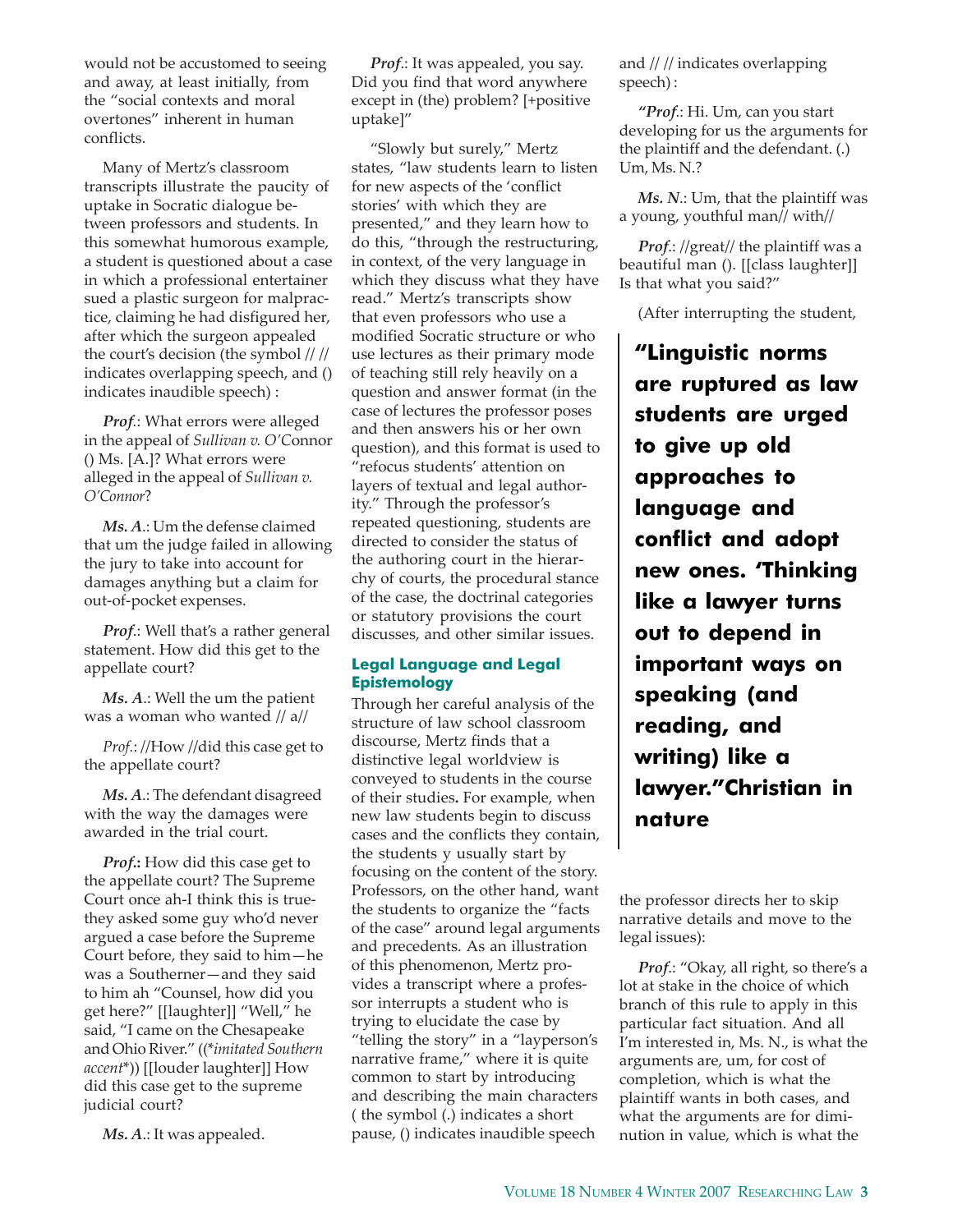**"The move to focus on form, authority, and legal-linguistic contexts is… accompanied by a shift away from precision and depth in discussions of content, morality, and social context"**

defendant wants in both cases, all right? All I want is the argument, okay?"

Through their repeated questioning of students, through interruption, and by incorporating relatively little of students' answers in subsequent questions, professors reframe the telling of the conflicts found in cases in terms of legal and textual authority, guiding the students to consider what the court was authorized to decide. If the court "writes about hypothetical situations other than the one before it, students learn, this part of the story is to be separated from the 'holding—the authoritative part of the case. The holding is valid only if uttered by the correct authority, following the correct procedure, delivered in the correct form." As Mertz points out, "this is a new and very different sense of where to look when we decide what counts as a 'fact,' how to construct valid accounts of events, and where to demand accuracy."

In the course of their first semester class students are called upon to be more and more precise "about the texts, their institutional histories, and their relationships with other texts (precedent, for example)." Mertz's classroom

transcripts document that this happens in all the classrooms studied, regardless of the status of the law school or the philosophy of the professors. Yet, Mertz points out, at the same time this is happening, professors sometimes allow broad discussions of the social contexts in which disputes evolved, permitting a wide range of suppositions and loosely-supported hypotheses, "with very little consideration of how to achieve greater accuracy," as, by contrast, a social scientist would likely demand. "The move to focus on form, authority, and legal-linguistic contexts is thus accompanied by a shift away from precision and depth in discussions of content, morality, and social context," Mertz reports.

This lack of precision when discussing the social context of cases is paralleled in the way professors and students talk about and for the parties in the cases they are analyzing. Mertz notes that in classroom discussions professors and, following their lead, students frequently use "fictionalized reported speech" as the following transcript illustrates:

*"Prof*: […] But of course it does put Ever-Tite Roofing in an excellent situation. They draft the terms of the offer and they decide whether to accept it or not, you know. They're like, 'You want a deal? Sure. Maybe not.' They – they're playing both sides. Now, um, how long after the offer is given from the Greens to Ever-Tite Roofing, uh, do we get the commencement of performance in the case? I think it's nine days, right?

#### *Mr. M*.: Right.

*Prof*: Then nine days later, Ever-Tite Roofing packs up the truck and heads for the Greens. But what happens when they get there?

*Ms. L*.: Someone else is there ().

*Prof.:* Someone else is already on the job. Okay? The Greens' arguments are really two, it seems to me. One: 'Our offer expired. It lapsed. There's nothing out there to accept anymore. You waited too long.' The court doesn't buy that one. Uh, two: 'The offer's still valid but you haven't accepted yet.' That second argument, Ms. L., was really an argument about what that phrase means in the offer, 'commencement of performance,' isn't it?According to the Greens, what would commencement of performance have been?

*Ms. L*.: Um, well, after showing up at the house, saying 'Okay, you can start'—"

Mertz notes that in this excerpt the professor and students appear to be merely reporting or animating words authored by the parties in the case, while at the same time they are actually "putting words into these characters' mouths," and

### **"Men spoke more frequently and for disproportionately more time than did women in six of the eight classes."**

thus function as "authors as well as animators" of the reported speech. The authoring of speech by professors and students is significant, Mertz reports, because it conveys several subtle ideological messages.

First, by using reported speech in their classroom exchanges, professors convey to students "a quiet message about the power of legal discourse to… create reality." Once again, this discourse always gives primacy to "the layers of legal and textual authority…in determining the 'truth' of events." The words that professors and, gradually, students use to report the speech of people involved in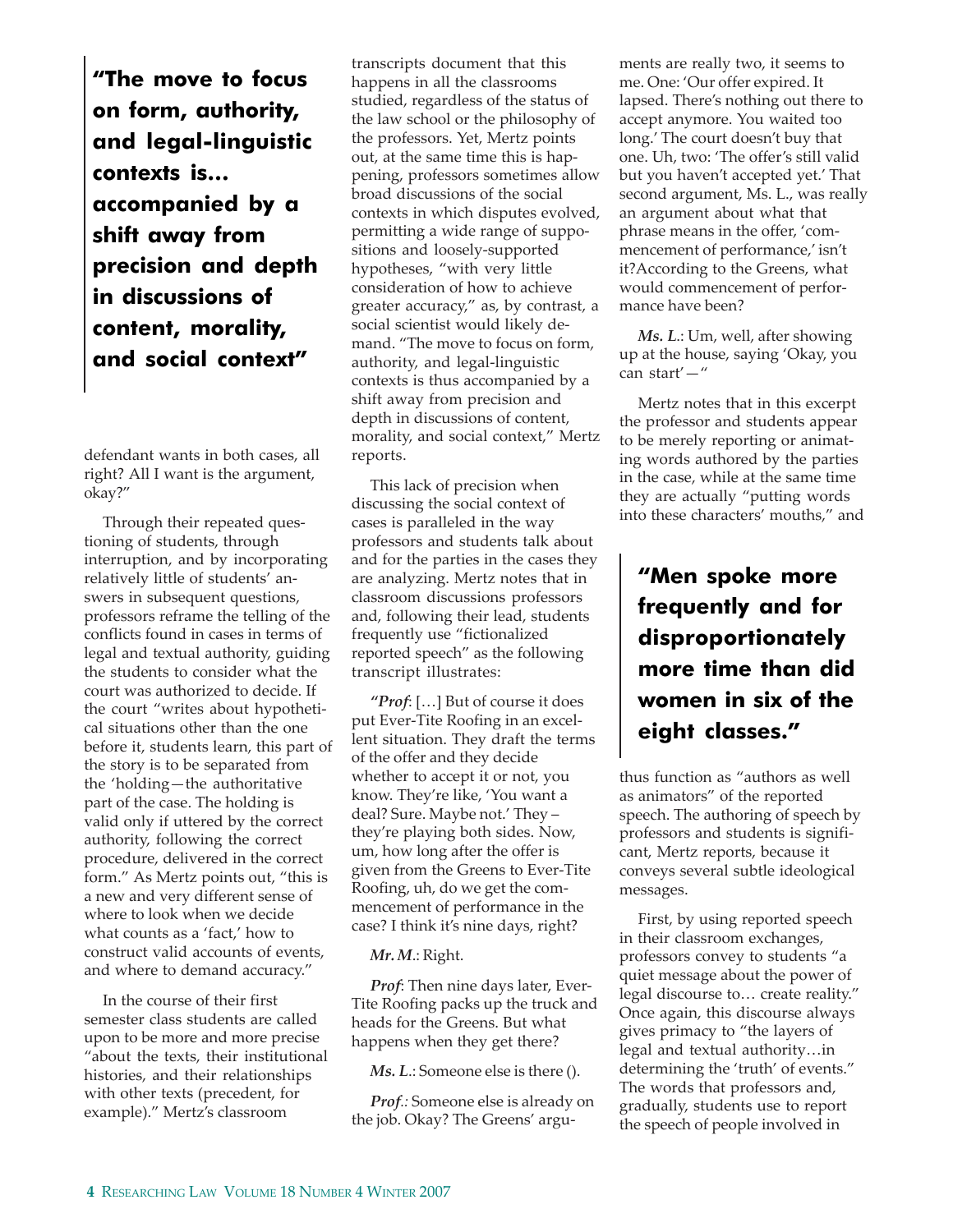conflicts emphasize "legally relevant argument and strategy," as if "strategic considerations were already part of the characters' internal or external dialogue throughout the entire story." Through this process, the intricacies of the social context in which conflicts play out are pushed to the margins, as professors focus on the strategic positions of the parties.

Secondly, while professors appear to be reporting the speech of parties in conflicts, they are actually 'authoring' a narrative through the voices of others. Mertz finds similarities in professors' use of reported speech and that of attorneys as they question witnesses in court. As Mertz states, "in court, attorneys create an authoritative version of the 'facts' by developing competing stories via the utterances of witnesses. Attorneys attempt to shape these utterances, selecting particular witnesses and coaching them to present the story that is most favorable to their side. The witnesses often give the appearance of being both authors and animators of the stories they tell, but the attorneys in fact share the author role, not only through coaching witnesses, but also because they actually co-produce the narrative as they elicit testimony from witnesses through questioning." The use of reported speech both in the courtroom and in the classroom is problematic, according to Mertz, in that it "foregrounds an inauthentic authorship and hides the complex play of social power and discursive maneuvering that really controls the utterance."

The final ideological message conveyed through the use of reported speech is the "primacy of the dialogic form in legal discourse." Professors convey this message through the use of reported speech, but also by posing and answering their own questions (as well as by engaging students in Socratic dialogue). By revealing

**In the Mertz study, black students spoke more freely and contributed more substantially in the classrooms in which they had both cohorts and professors of color available to them for support.**

their own internal question-andanswer dialogue, professors demonstrate the process of legal reasoning. Professors show students that they "must gain a new capacity, responding to and initiating argumentative dialogue with others and using internal dialogue structured around the posing of a series of questions to analyze legal texts." Continually emphasizing argumentative and analytic dialogue throughout students' first semester, professors convey the message that the "adversarial process is the means by which legal truths and facts are ascertained, and it is the means by which law obtains legitimacy in the wider society…"

As Mertz points out, the strength of the adversarial process is that it ensures that both sides in a conflict are represented and that by "running the facts through the filter of legally relevant categories" attorneys may at times help individuals escape "the prejudices and inequities of socially embedded moral judgments." At the same time, however, Mertz argues that the way legal reasoning is taught and practiced "creates a closed linguistic system that is capable of devouring all manner of social

detail, but without budging from its core assumptions." Because attorneys advocate for their clients in an adversarial setting, they are "required to hold onto [their] client's interests and to contest any data that might get in the way." Mertz contrasts this way of thinking and acting to that of academics in, for example, the social sciences, who are forced, at least eventually, to revise their theories when confronted with conflicting or contradictory data. Because lawyers are trained to seek truth through argumentative dialogue it is difficult to introduce "humility



### **AMERICAN BAR FOUNDATION**

PRESIDENT David K. Y. Tang

**DIRECTOR** Robert L. Nelson

RESEARCHING LAW: AN ABF UPDATE Volume 18, Number 4, Fall 2007

EDITOR/WRITER Katharine W. Hannaford

> **PRODUCTION** Clara N. Carson

ABF PHOTOGRAPHY Rozanne Caldwell

© 2007 American Bar Foundation All rights reserved.

Researching Law: An ABF Update is published four times a year by the American Bar Foundation, 750 N. Lake Shore Drive, Chicago, Illinois 60611.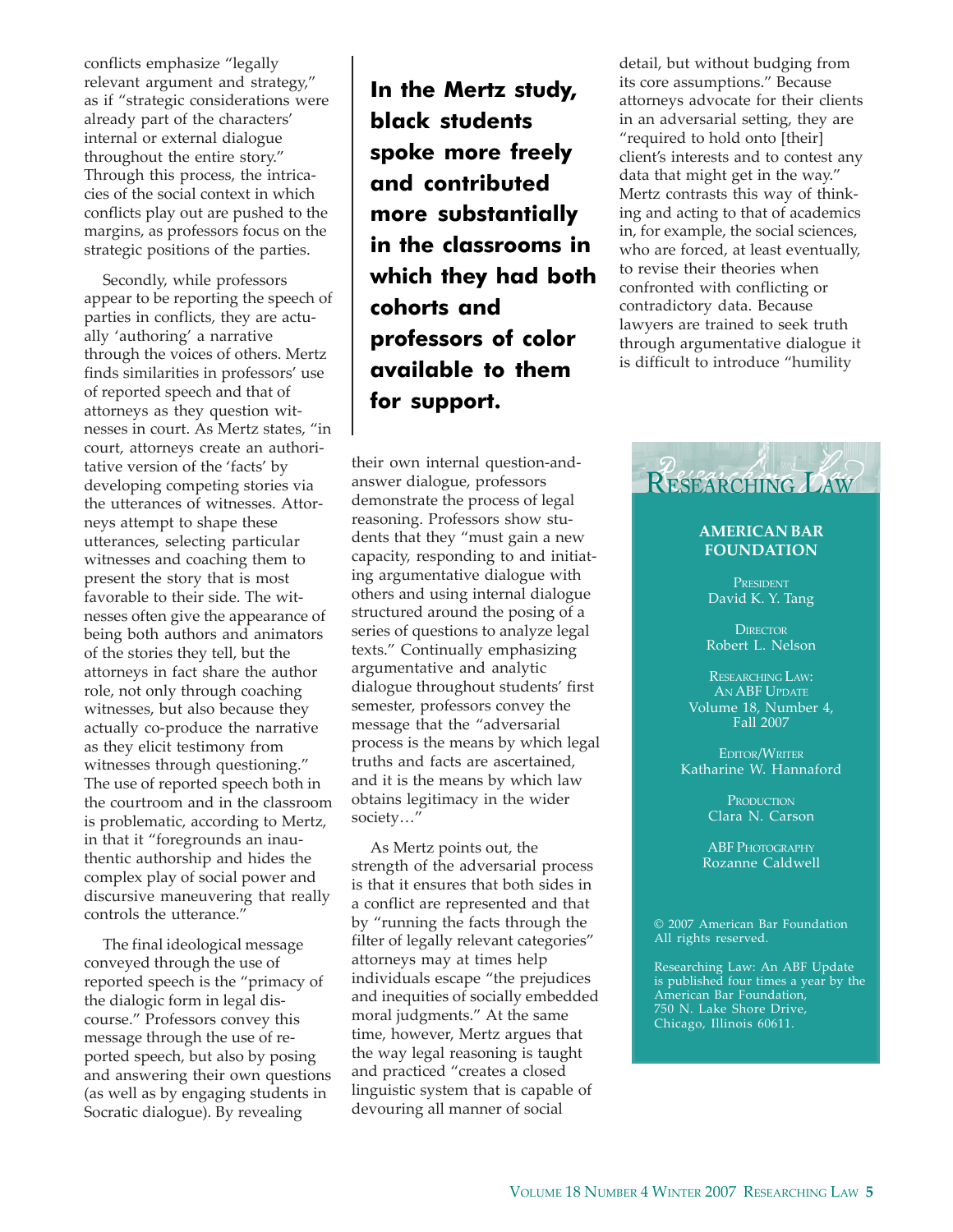**"If students of color and female students tend to be more silent in law school classrooms, then any differences these students bring with them in terms of experience or background are not given voice in the crucial initial socialization process. To the extent that these differences in experience reflect race, gender, class, or other aspects of social identity, we again see aspects of social structure and difference pushed to the margins of legal discourse."**

into legal thinking". Yet, Mertz argues, "a more subtle and sophisticated understanding of the social world could arguably contribute to better legal outcomes," if lawyers were more receptive to findings from empirical social science research.

### **Different Classroom Patterns: Whose Voices are Heard?**

After thoroughly analyzing the details of language in context in first year law classrooms, in the second section of her study, Mertz expands her focus to examine "the structure or form of the classroom discussion itself." Her findings in this section concern race and gender in both students and faculty and how these factors influence classroom participation. While her analysis of language revealed striking similarities across diverse classrooms, Mertz's analysis of the patterns of classroom interactions uncovers both similarities and differences among classrooms. In general, though, Mertz's codings of the give and take between professors and students provide data that show less frequent participation of both female and minority students, a finding that "seems to be consistent across most of the research done to date in law schools."

When the gender dynamics of classroom interactions were examined, Mertz found that "men spoke more frequently and for disproportionately more time than did women in six of the eight classes." These six classes were taught by men, except for one class taught by a woman at an elite/ prestige law school. The two classes where women students' speech was proportionate to their numbers in the class (or even slightly higher) were taught by women at "local" law schools.

As Mertz states, the "overwhelming majority" of other studies of legal education have "found skewing toward male students in class participation rates." While observational studies like Mertz's are relatively few (and mostly conducted by students themselves) recent student-led studies at Yale, Harvard, and the University of Chicago have "still found differential participation by male and female students," Mertz reports. These findings dovetail with self-reports of female students who have "repeatedly reported lower rates of participation and

self-confidence, along with higher levels of distress."

When race was examined, Mertz and her research team "found some dramatic relative disproportions in favor of white students, ranging as high as 289%." However, some variations from this pattern were also seen. In the two classes that were taught by professors of color, students of color took turns speaking proportionate to their numbers in class. In a class taught by a white male professor, using a modified Socratic teaching style at a "regional" law school, "students of color participated at rates greater than would be expected, given their relative proportion in the class."

Nevertheless, in general, Mertz's study as well as previous studies point to lower participation by students of color. "Self report studies have generally painted a picture of lower in-class participation by students of color than by white students," Mertz reports, "coupled with more negative reactions to law school…" Conversely, a number of other studies "indicate that African-American students who attended historically black law schools have had a different experience," Mertz reports. Mertz cites these studies, as well as her own observational study to support "the hypothesis that black students talk more freely and contribute more substantially when they have both cohorts and professors of color available to them for support."

Some interesting variations to the patterns concerning gender and race in class participation raise questions for further research. For example, though Mertz reports that female students participated in proportion to their representation in the two classes taught by female professors in non-elite schools, "along with other researchers, we did not find that the encouraging effect of female law professors was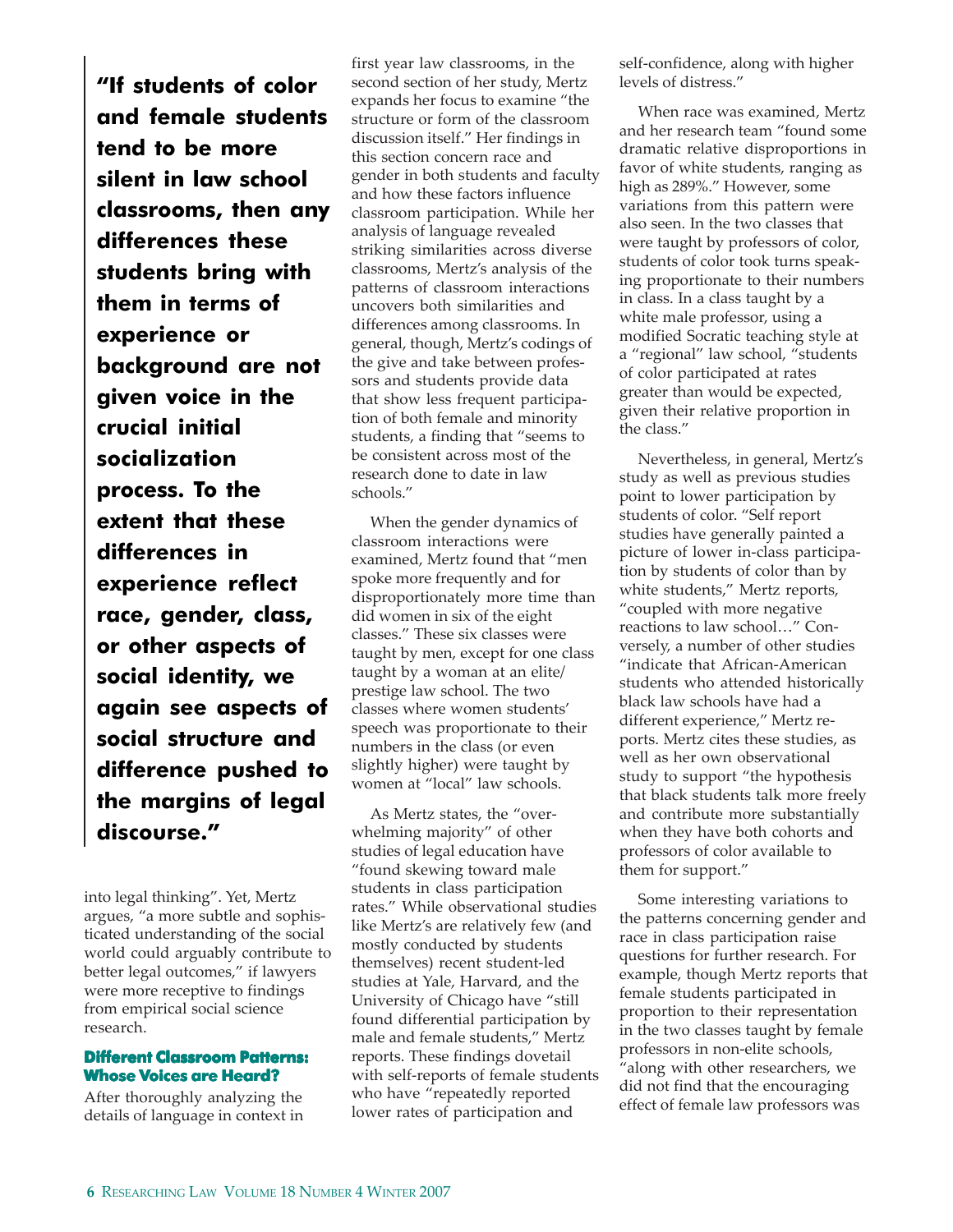as great in more elite schools, leaving us with a question about the interaction of school status with gender."

Students of color, on the other hand, spoke more in classes taught by professors of color, regardless of the status of the school. As noted above, students of color spoke most in those classes taught by professors of color, where substantial numbers of their fellow students were also of color.

Mertz finds parallels between the patterns of classroom interaction and the closed linguistic structure of law school instruction, where the emphasis on legal and textual authority relegates the details of social context and social difference to the margins. The relative silence of students of color and women in law school classrooms raises questions about "cultural invisibility and dominance." Mertz raises the concern that "if students of color and female students tend to be more silent in law school classrooms, then any differences these students bring with them in terms of experience or background are not given voice in the crucial initial socialization process. To the extent that these differences in experience reflect race, gender, class, or other aspects of social identity, we again see aspects of social structure and difference pushed to the margins of legal discourse."

### **Toward a New Legal Pedagogy**

Despite their limitations, Mertz does not advocate discarding teaching methods, including the Socratic method, that perpetuate law's closed linguistic system. Students continue to need to learn this legal "lingua franca" in order to function as attorneys. And law's linguistic system contains positive aspects. Mertz notes that "there is without question a certain genius to a linguistic-legal framework that treats all individuals the same, in

 **"Unlike scholars in some other fields, law professors have not been trained to ask themselves systematically what their method cannot do, or where the limits of their approach lie."**

safely abstract layers of legal categories and authorities, regardless of social identity or context."

However, while this move toward abstraction can counter those aspects of social context that lead to bias, at the same time "this process conceals the ways legal results are often quite reflective of existing power dynamics, while simultaneously pulling lawyers away from grounded moral judgment and fully contextualized considerations of human conflict." Thus, "the legal system itself, while purporting to serve all citizens equally, can hide behind the screen provided by its legal-linguistic filter, concealing even from itself, the way that inequalities are integral to its structure."

The increasing diversity of American society, as well as the spread of the "rule of law" in an increasingly interconnected world promise to bring into even greater relief the conflicts inherent in the "double edge" of the linguistic structure of American law. How, then, to best prepare lawyers for their future roles in a "democratic state and diverse world"? Based on her research findings Mertz offers some recommendations for improving law school pedagogy.

First, she argues that law professors themselves need to become more aware of the limitations built in to the structure of legal discourse, that they embrace an "epistemological modesty," by becoming more open to other perspectives and frameworks of knowledge. This would require a creative and voluntary reorientation toward their field since, "unlike scholars in some other fields, law professors have not been trained to ask themselves systematically what their method cannot do, or where the limits of their approach lie," Mertz notes. Secondly, students would benefit if professors integrated this openness into their classrooms, by calling attention to the limitations as well as the strengths of law's linguistic system as they teach. Finally, law school professors and administrators should pay close attention to classroom "culture and context." While more research is needed, Mertz's study suggests that it may be important to consider the effects of minority professors and minority student cohorts on how students of color fare in law school. Students of color can also add alternative voices to classroom discourse.

Elizabeth Mertz is a Senior Research Fellow at the American Bar Foundation and Professor of Law at the University of Wisconsin Law School. In addition to support from the ABF, Mertz's research on law school education was funded by the Spencer Foundation. Mertz reports on her research in *The Language of Law School: Learning to "Think Like a Lawyer"* (Oxford, 2007) and in "Inside the Law School Classroom: Toward a New Legal Realist Pedagogy," *Vanderbilt Law Review*, Vol. 60, No. 2, 2007